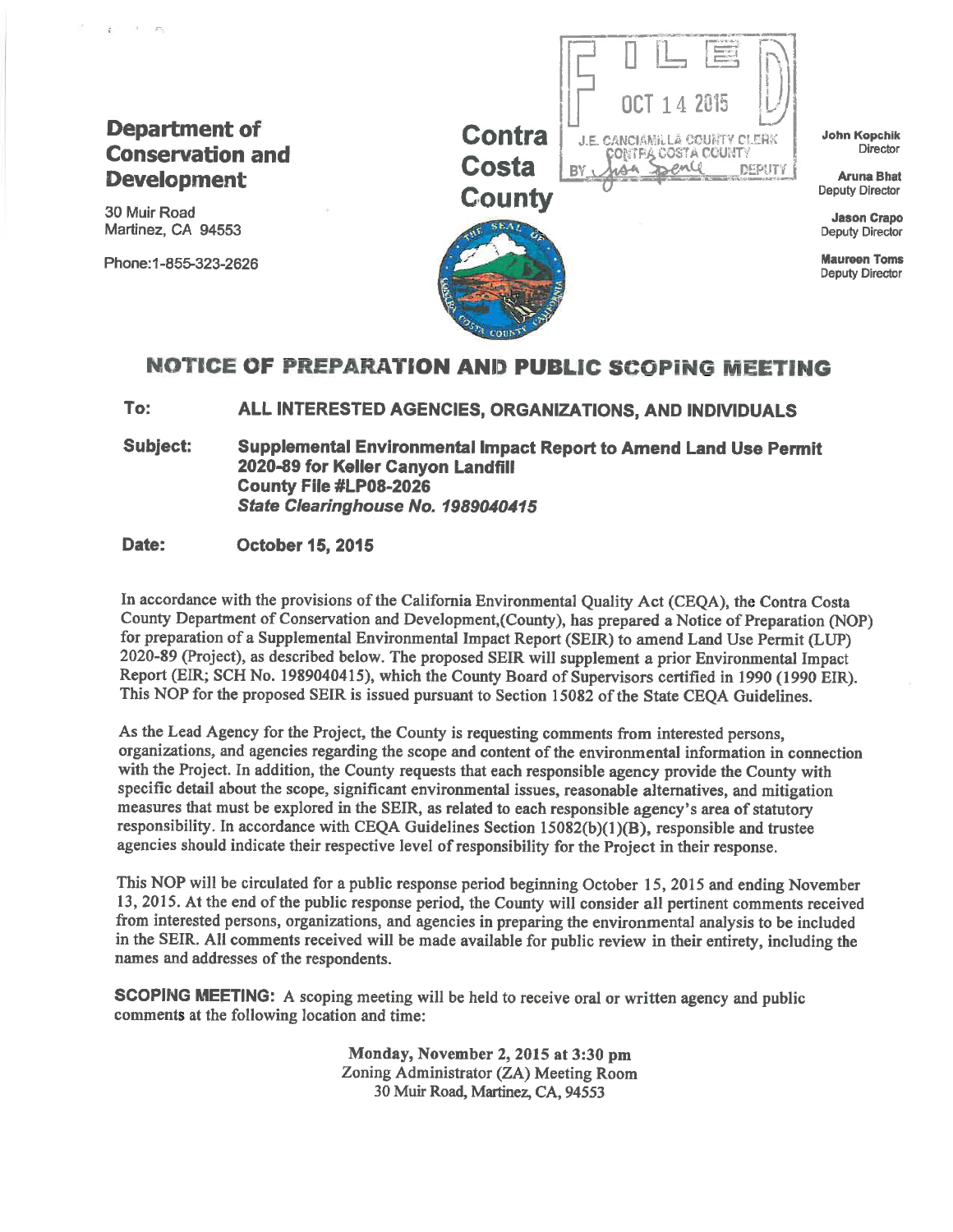**WRITTEN COMMENTS:** Interested agencies and the public may also submit written comments to the County. Please submit your comments at the earliest possible date, but no later than 5 p.m. on Friday, November 13, 2015. Written comments on the scope of the SEIR should be sent to:

> David Brockbank, Senior Planner Contra Costa County **Department of Conservation and Development**  30 Muir Road Martinez, CA, 94553

Further information related to the proposed Project is available for review at www.cccounty.us/kcl and at the County Department of Conservation and Development office at the address shown above. If you have any questions or if you wish to update your information on our mailing list please either send e-mail to David.Brockbank@dcd.cccounty.us or call 925-674-7794.

#### **Project Background**

Keller Canyon Landfill Company, a wholly-owned subsidiary of Republic Services, Inc. (Applicant), has applied to amend LUP 2020-89 to enable it to increase the maximum daily tonnage, increase allowable truck traffic, and make other proposed operational changes at the existing Keller Canyon Landfill (Landfill), which is located in unincorporated Contra Costa County near the city of Pittsburg. The Project is comprised of the operational changes proposed in the requested permit revisions, as well as the physical changes to the environment associated with those changes.

The Landfill is an existing, privately owned and operated, Class II facility that has been operating since 1992. A Class II landfill can accept a wider variety of non-hazardous materials than an ordinary Class III landfill, and is built to more stringent siting and design standards. Design capacity for the existing facility is approximately 75 million cubic yards (air space). The remaining available disposal capacity of the existing landfill is over 55 million cubic yards as of 2015, which is sufficient for several decades of continued operation.

# **Project Location**

The Project site is located at 901 Bailey Rd. in the unincorporated area of Bay Point, approximately 0.5 mile south of State Route 4, and immediately south of the southern limits of the City of Pittsburg (Figure 1). The existing Landfill property covers a total area of approximately 2,600 acres, of which only 244 acres are permitted for waste disposal. The existing Landfill property includes the Primary Project Area (Project Area), covering approximately 1,500 acres in which the existing Landfill facilities and activities are located and permitted; and the Special Buffer Area, covering approximately 1,100 acres south and east of the Primary Project Area. The Special Buffer Area serves to isolate the Landfill from surrounding uses, and no waste disposal activities are permitted therein.

### **Revision to the Project as Previously Noticed**

An initial NOP was sent on December 15, 2008, and a scoping meeting took place on January 14, 2009. A second NOP was sent on August 6, 2009. This revised NOP has been prepared to identify a proposed modification to the Project, as described in the "Baseline and Proposed Extents of Disturbance" section of the following Project Description.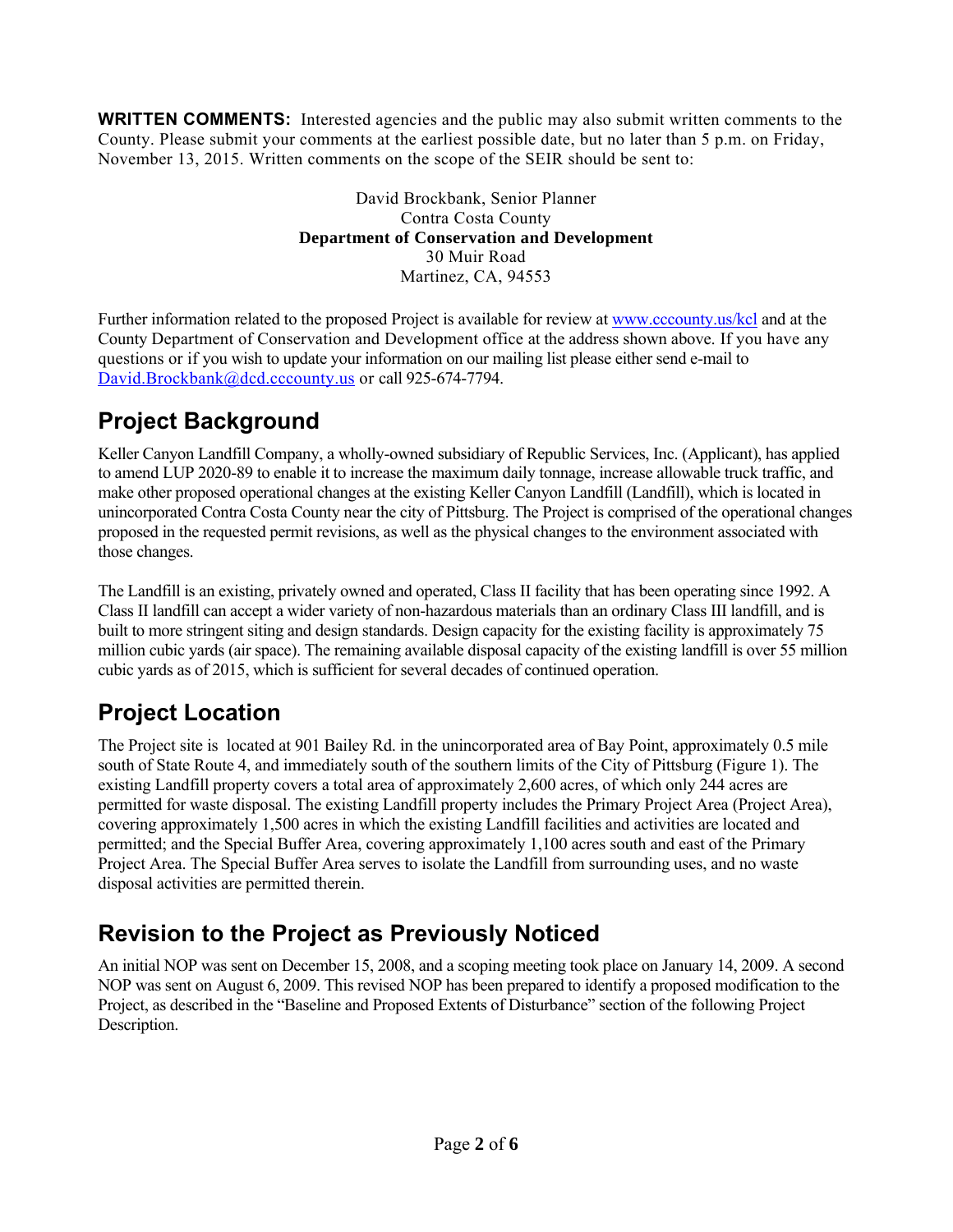# **Project Description**

The Project would amend LUP 2020-89 to:

- Increase the maximum daily tonnage that the landfill may accept for disposal, from the currently permitted maximum of 3,500 tons per day, to the proposed maximum of 4,900 tons per day;
- Establish separate limits for the maximum daily tonnage of green waste (i.e., yard debris), wood waste, and inert recyclable solids, such as rock and concrete, that the landfill may accept for beneficial use on site, in addition to the proposed maximum daily tonnage, as follows:
	- o Green waste: 500 tons per day
	- o Wood waste: 300 tons per day
	- o Inerts and other recyclable material: 500 tons per day
- Increase maximum daily truck trips that may enter the landfill, from the current maximum of 320 per day to the proposed maximum of 395 per day (increase of 75 truck trips per day). In addition, the current limit of 225 transfer trucks (large 18-wheel trucks) would be lifted.

#### **Baseline and Proposed Extents of Disturbance**

The Project to be evaluated in the SEIR includes proposed modification of the Extent of Disturbance (EOD). The boundaries of the 480 acre baseline EOD are shown on Figure 2 attached to this NOP. The baseline EOD includes both developed and undeveloped portions of the Project Area, that are permanently disturbed, or subject to future permanent or temporary disturbance activities allowed under permits regulating landfill design, construction, and operation. The baseline EOD was established through a combination of Geographic Information System (GIS) mapping, engineering design reports, aerial survey data of as-built conditions, and field reconnaissance. The baseline EOD includes the landfill waste placement area as well as on-site paved and unpaved roads; parking lots; landscaped areas; landfill gas power plant; appurtenant facilities; ancillary operations areas; and non-operations areas containing unstable slopes, landslide remediation areas, and open space.

The proposed EOD is approximately 572 acres. The boundaries of the proposed EOD are also shown on Figure 2 attached to this NOP. The proposed EOD would include the baseline EOD plus six areas totaling about 92 acres situated near the periphery of the baseline EOD where primarily temporary disturbance could occur in the future. Activities within these 92 acres would potentially include surveying and geologic testing, excavation and stabilization, placement of engineered fill, instrumentation, slope reconstruction, earthmoving and stockpiling of excavated soils, vegetation restoration for the purposes of slope maintenance, landslide remediation, and grading and construction associated with stormwater management infrastructure improvements (which could require minor realignment of adjacent on-site road).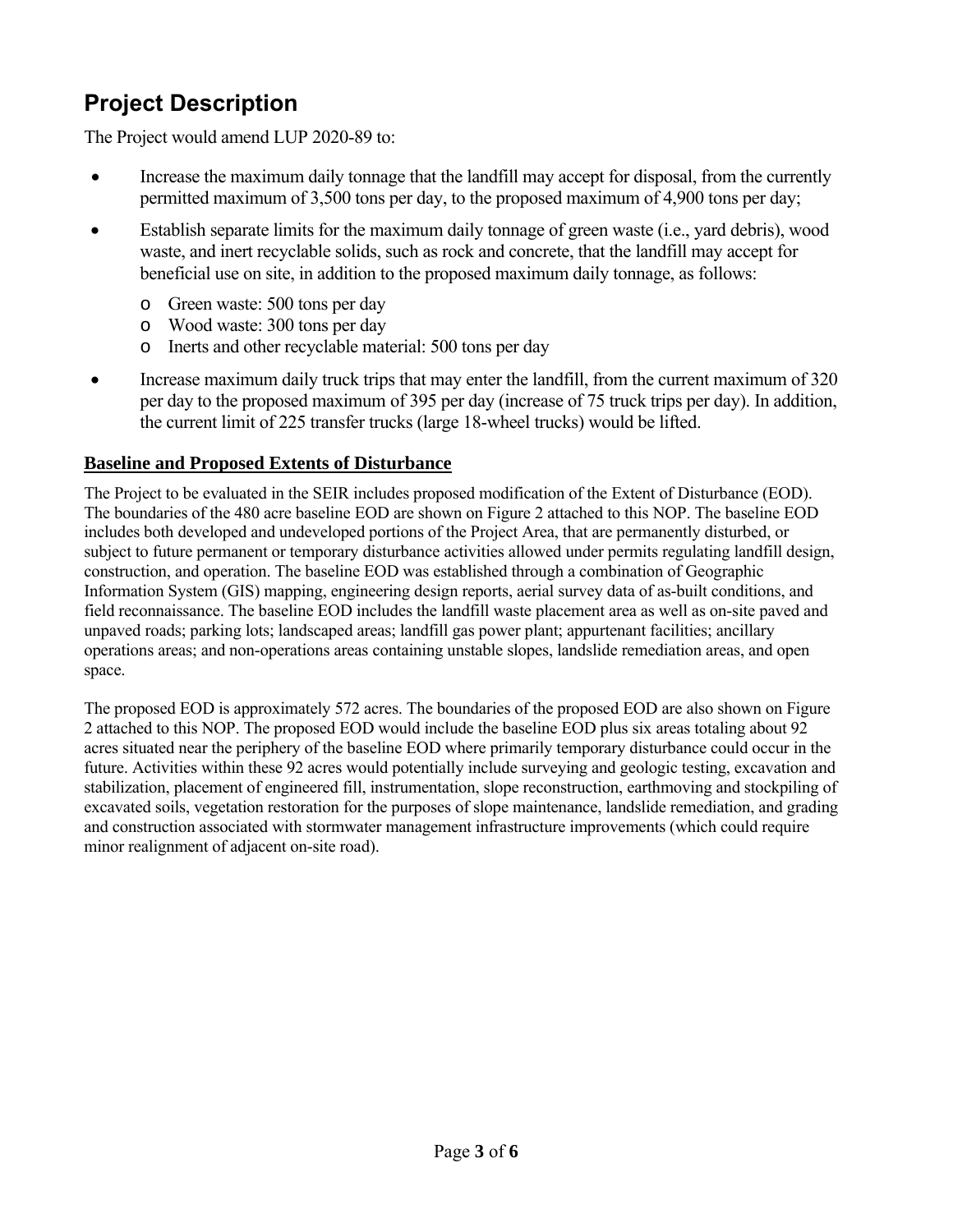### **Issues to be Addressed in the EIR**

CEQA requires agencies to consider environmental impacts that may result from a proposed project, to inform the public of potential impacts and alternatives, and to facilitate public involvement with the assessment process. The SEIR will describe the purpose and need for the Project and the affected environment, will evaluate the environmental impacts of implementing the changes proposed under the Project, and will identify appropriate mitigation measures as needed to reduce the intensity of potential environmental impacts. Specific environmental resource topics to be addressed in the SEIR will include those issue areas where the proposed changes warrant supplemental analysis, in addition to that contained in the certified EIR. The anticipated environmental issues to be addressed in the SEIR are listed in the table at the right. The list of issues to be addressed in the SEIR may be expanded or refined through the scoping process.

#### **Environmental Resource Areas to be Evaluated in the SEIR**

| <b>Aesthetics and Visual Quality</b>        |
|---------------------------------------------|
| <b>Air Quality</b>                          |
| <b>Biological Resources</b>                 |
| <b>Cultural Resources</b>                   |
| Geology, Soils, and Seismicity              |
| Greenhouse Gas Emissions and Climate Change |
| Hazards and Hazardous Materials             |
| <b>Hydrology and Water Quality</b>          |
| Land Use and Planning                       |
| Noise                                       |
| Public Services, Utilities, and Energy      |
| <b>Transportation and Traffic</b>           |
| Cumulative Impacts                          |

### **Public Comment Period for this Notice of Preparation**

The public is invited to submit oral comments at the Scoping Meeting and/or written comments on the scope of issues to be included in the SEIR. The **public comment period will close at 5:00 p.m. on Friday, November 13 2015**. Please include a name, address, and telephone number of a contact person for all future correspondence, and submit to David Brockbank at the address or Scoping Meeting identified above.

### **Document Availability**

Further information related to the proposed project is available for review at www.cccounty.us/kcl and at the County Department of Conservation and Development office. If you have any questions or if you wish to update your information on our mailing list please contact David Brockbank, as listed above.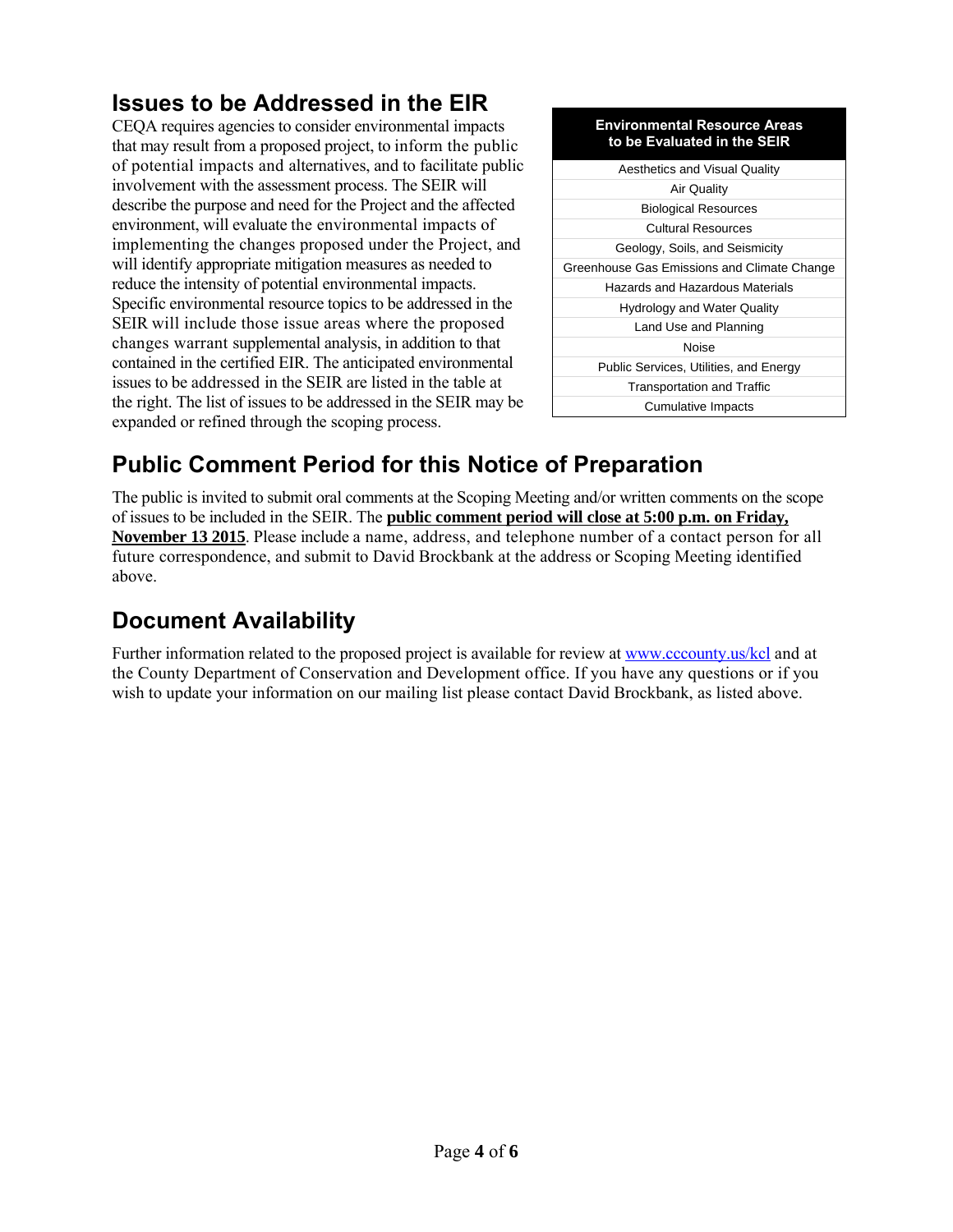